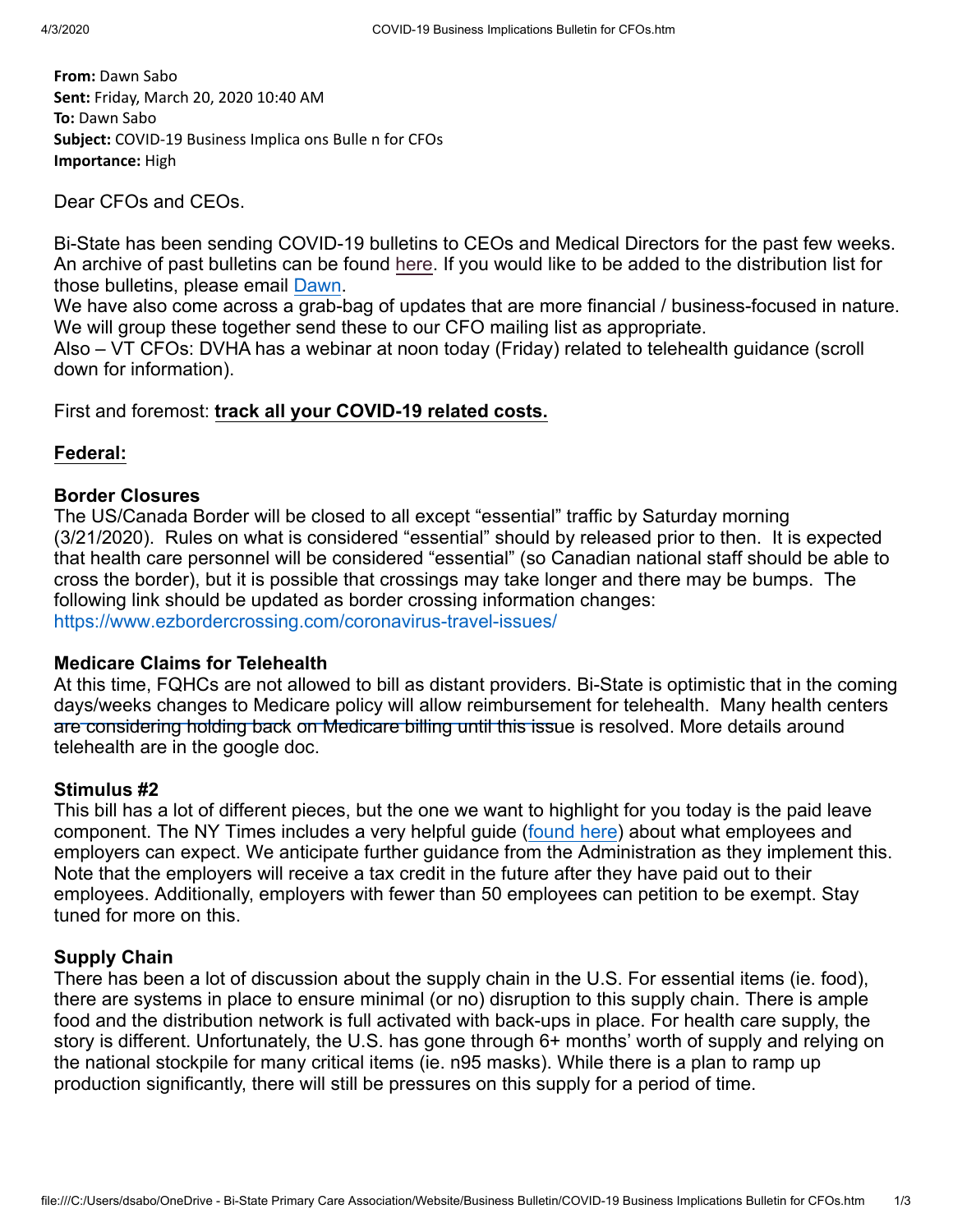#### **COVID-19 or Other Public Health Emergencies and the** *Fair Labor Standards Act* **Questions and Answers**

Please find link to FAQ [here](https://www.dol.gov/agencies/whd/flsa/pandemic).

## **COVID-19 or Other Public Health Emergencies and the** *Family and Medical Leave Act* **Questions and Answers**

Please find link to FAQ [here](https://www.dol.gov/agencies/whd/fmla/pandemic).

#### **OSHA Guidance for Preparing workplaces for COVID-19**

Please find the guidance [here.](https://www.nh.gov/labor/documents/OSHA3990.pdf)

#### **Vermont:**

#### **VT ONLY: Business Impact Survey**

The Agency of Commerce and Community Development (ACCD) is seeking to understand and document the impacts of COVID-19 on Vermont businesses. Accurate responses to the questions below will assist ACCD assess and respond to unfolding events. Responses to this form help establish a basis for federal funding.

*[https://www.surveymonkey.com/r/vtcovid19](https://fivevineconsulting.us19.list-manage.com/track/click?u=9fd1f3880161b55568920839a&id=070f415f97&e=722c176aa7).* If you have other inquiries, please contact us through our dedicated email address: [commerce.covid19@vermont.gov](mailto:commerce.covid19@vermont.gov).

#### **Vermont Agency of Commerce and Community Development**

<https://accd.vermont.gov/>

#### **Vermont Department of Labor Business Guidance**

The Vermont Department of Labor has been working to implement new UI rules and other supports for businesses. Their [webpage](https://labor.vermont.gov/covid19) has updated information for you about UI benefits and also includes FAQs. They will also provide updates to your inbox!

#### **Vermont Department of Financial Regulation Guidance**

DFR has been working on both health care sector and general banking and business insurance guidance. See [here](https://dfr.vermont.gov/about-us/covid-19) for updated information.

#### **Vermont Small Business Assistance**

If your business is looking for technical assistance, the Vermont Small Business Development Center (VtSBDC) is providing various resources to help support small business during the COVID-19 outbreak. VtSBDC's team of advisors is actively working remotely to help you navigate this crisis. Click [here](https://vermont.us3.list-manage.com/track/click?u=ff50346b45ae607c4e55c01ec&id=368a8c7ba6&e=9c4c54c3a4) to learn more and to request assistance. In the wake of Tropical Storm Irene, the VtSBDC created a Disaster Recovery Guide for [Businesses](https://vermont.us3.list-manage.com/track/click?u=ff50346b45ae607c4e55c01ec&id=14336953cd&e=9c4c54c3a4), available on their website. This document may also help you begin your recovery.

### **VT ONLY: DVHA Webinar re: Vermont Medicaid Guidance: Payments for Telephonic Services Furnished During the Emergency Response to COVID-19**

#### DVHA is holding a webinar at noon **TODAY**

WHAT: Webinar to Receive and Answer Vermont Medicaid Provider Questions Regarding the Memo Released Yesterday (attached)

 $\textsf{WHEN:}$  Friday, March 20 $\textsf{^{th}}$ , 2020 from 12:00PM – 12:30PM

HOW: Join by Skype Link (below) or Audio-only (1-802-552-8456,,874370073#)

WHO WILL LEAD: A multi-disciplinary team from the Department of Vermont Health Access (DVHA) will lead the Webinar and be available to receive and answer questions to ensure providers are supported during this critical time.

#### WILL THIS WEBINAR BE RECORDED FOR PROVIDERS WHO ARE UNABLE TO JOIN AT NOON BECAUSE THEY ARE PROVIDING

CARE? Yes! Unless we encounter any unanticipated technology issues, the DVHA team is planning to record this Webinar and post it to the DVHA [website,](https://dvha.vermont.gov/covid-19) located here: https://dvha.vermont.gov/covid-19